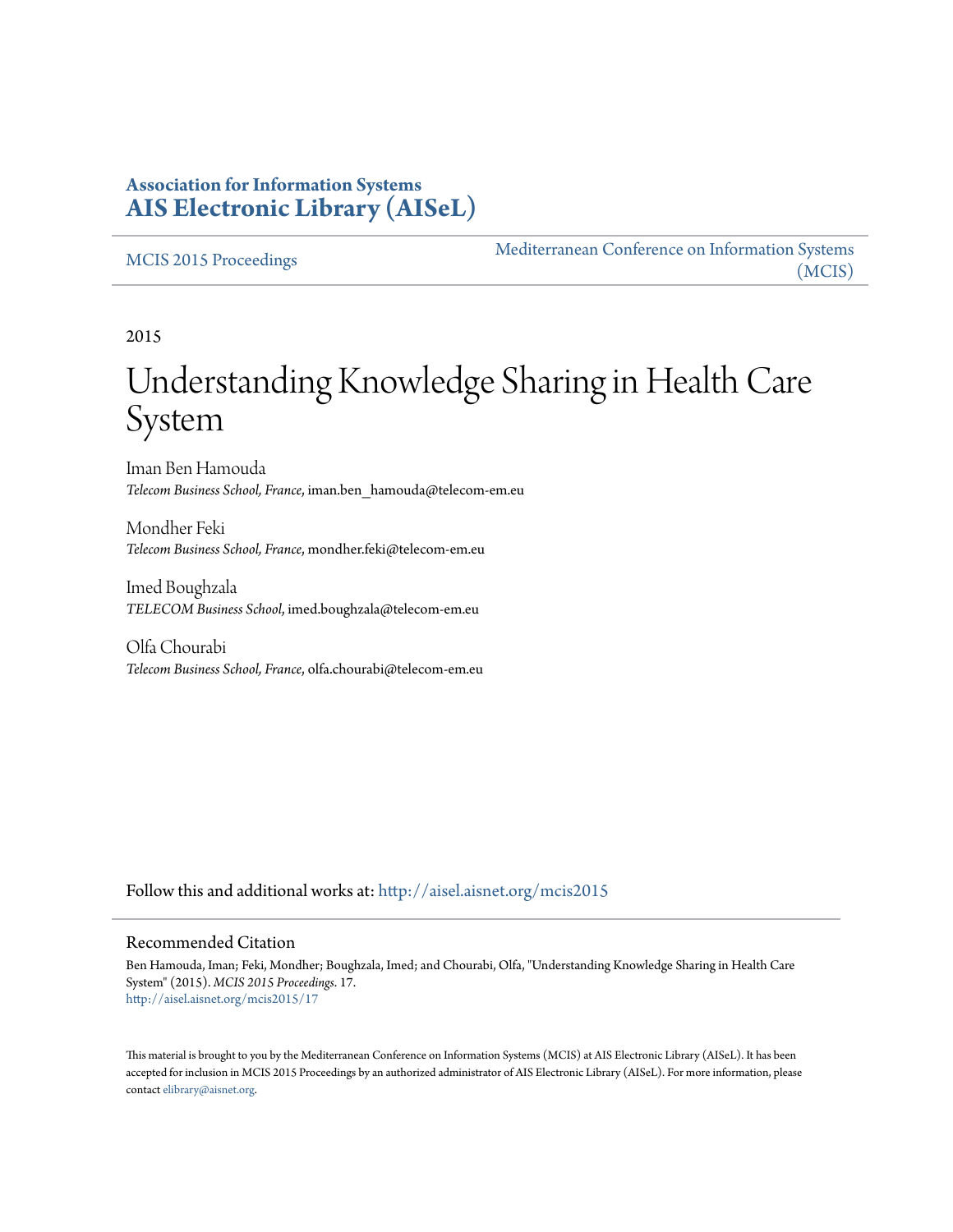# **UNDERSTANDING KNOWLEDGE SHARING IN HEALTH CARE SYSTEM**

#### *Complete Research*

Ben Hamouda, Iman, Telecom Business School, France, [iman.ben\\_hamouda@telecom-em.eu](mailto:iman.ben_hamouda@telecom-em.eu) Feki, Mondher, Telecom Business School, France, [mondher.feki@telecom-em.eu](mailto:mondher.feki@telecom-em.eu) Boughzala, Imed, Telecom Business School, France, [imed.boughzala@telecom-em.eu](mailto:imed.boughzala@telecom-em.eu) Chourabi, Olfa, Telecom Business School, France, [olfa.chourabi@telecom-em.eu](mailto:olfa.chourabi@telecom-em.eu)

### **Abstract**

*To date, healthcare organizations need well-established knowledge to support care quality. Managers invest in motivating medical staff and associated healthcare stakeholders to share their respective knowledge. Additionally, they invest in advanced technology to facilitate sharing process. However, these efforts essentially raise classification and privacy concerns. Technology configuration that does not meet management process requirements may lead to managerial difficulties. In fact, information classification in healthcare systems should respect privacy, yet still be accessible. Using qualitative research, our paper proposes a novel ontological model that extends the Systematized Nomenclature of Medicine Clinical Terms (SNOMED CT) with privacy dimension to enhance access to sensitive patient's data.*

*Keywords: Knowledge Sharing, Classification, Health Care, Ontology.*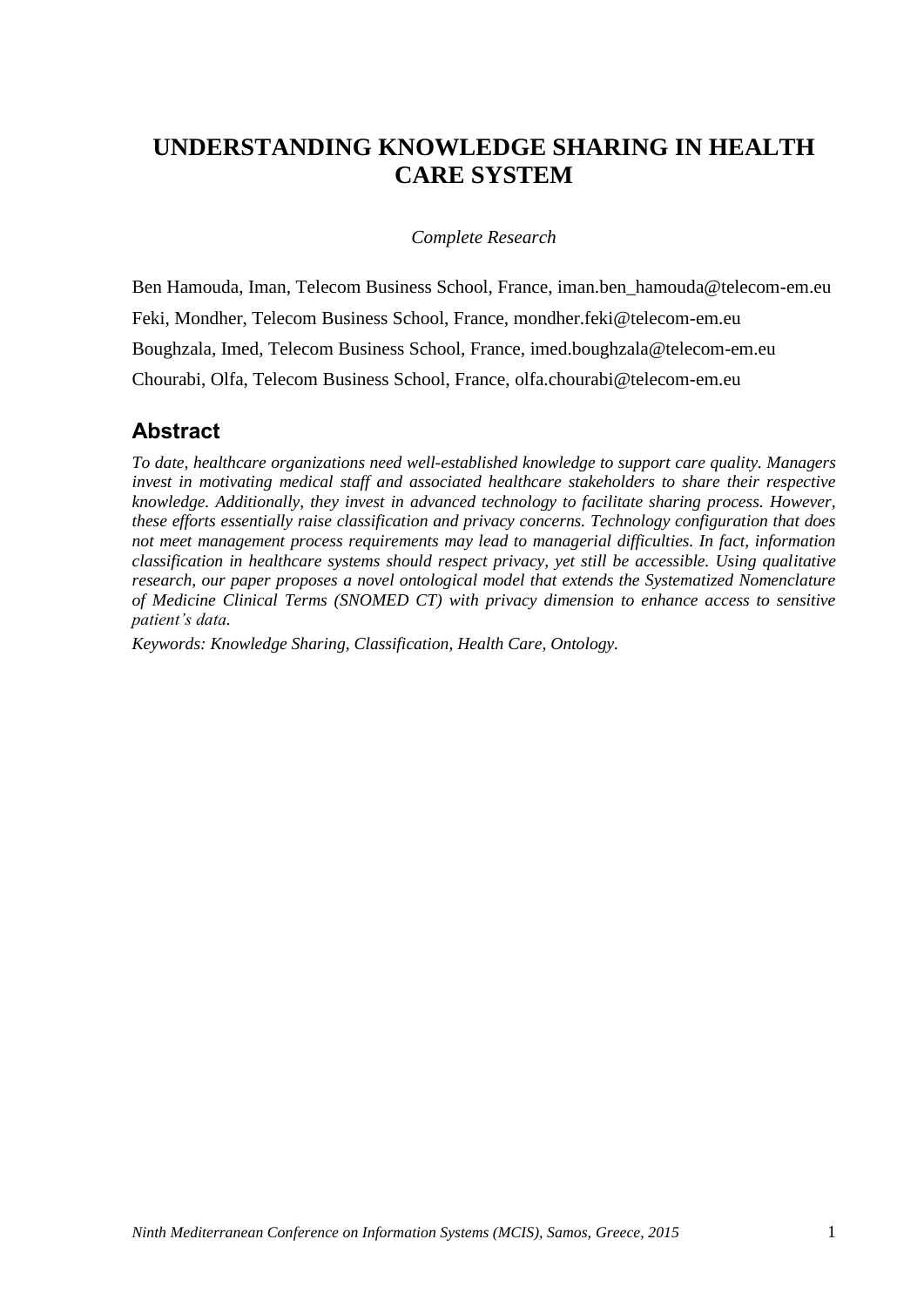### **1 Introduction**

Knowledge sharing plays a determining role in improving organizational performance. Indeed, generating knowledge, and sharing it, provides information that supports care quality and decision-making. It can also engender new ideas, which create business value. Organizations increasingly invest in knowledge sharing systems to capture, circulate, and reuse information resources effectively and efficiently (Nonaka and Takeuchi, 1995; Davenport and Prusak, 1998; Teigland, 2003). This process is very important in the healthcare sector where exchanges of information and knowledge are critical to patient management.

In the health sector, there are wide ranges of data relative to patients, diseases, treatments, analysis results, etc. These data, which occurs quickly in massive quantities, represent a big data. This term describes "large volumes of high velocity, complex and variable data that require advanced techniques and technologies to enable the capture, storage, distribution, management, and analysis of the information." (Gandomi and Haider, 2015, p.138).

Big data in healthcare can play a crucial role with epidemics' prediction, curing diseases, health monitoring, Pharmacovigilance, personalized medicine, and an overall improved quality of life. However, it also poses threats to a patient's privacy, and raises many new privacy concerns. This creates a challenge to make a balance between knowledge and information sharing, allowing for value creation and protection of patient data.

Even though knowledge sharing's impact on decision making and improvement to healthcare services has been discussed in previous research, there are some controversial factors that reduce tendencies to share within healthcare systems. Attitude, culture, privacy concerns, and technologies have all been identified as barriers to the knowledge sharing process (Choi et al., 2008; Witherspoon et al., 2013).

To protect healthcare information and facilitate knowledge sharing processes in this sector, it is critical to define convenient classification principles. However, in France, medical data and information do not have different classifications; they are all confidential and protected by medical secrecy. The Touraine Act (Article 47 of the Health Bill) would enable researchers, associations, and private companies access to billions of types of medical data. Although, classification rules create distinct classes of information based on their levels of sensitivity, as well providing access to qualified information demand a strategic value.

This paper's goal is to provide a data classification framework that enables knowledge sharing within healthcare systems. Our research question is the following: How can we improve data sharing in the healthcare field within big data context?

This paper is organized as follows. We begin by presenting the various present researches about information and knowledge sharing, and then we move on to the current status of big data and the current context of the healthcare sector. Afterwards, we describe the research methodology used to answer our question followed by the presentation of the results. Then we discuss the main findings and propose a structural ontology. We conclude by underlining the limits of our research.

# **2 Background**

Knowledge sharing (KS) is defined as "*the act of making knowledge available to others within the organization. Knowledge sharing between individuals is the process by which knowledge held by an individual is converted into a form that can be understood, absorbed, and used by other individuals*" (Ipe, 2003, p. 341). It is an exchanging process of implicit and explicit knowledge allowing the development of new ideas and subsequently the improvement of decision-making and organizational performance (Nonaka and Takeuchi, 1995; Cummings, 2004).

Knowledge is essentially related to human action (Nonaka and Takeuchi, 1995). Furthermore, it can be distinguished between the tacit and the explicit dimension of knowledge, which presents a way of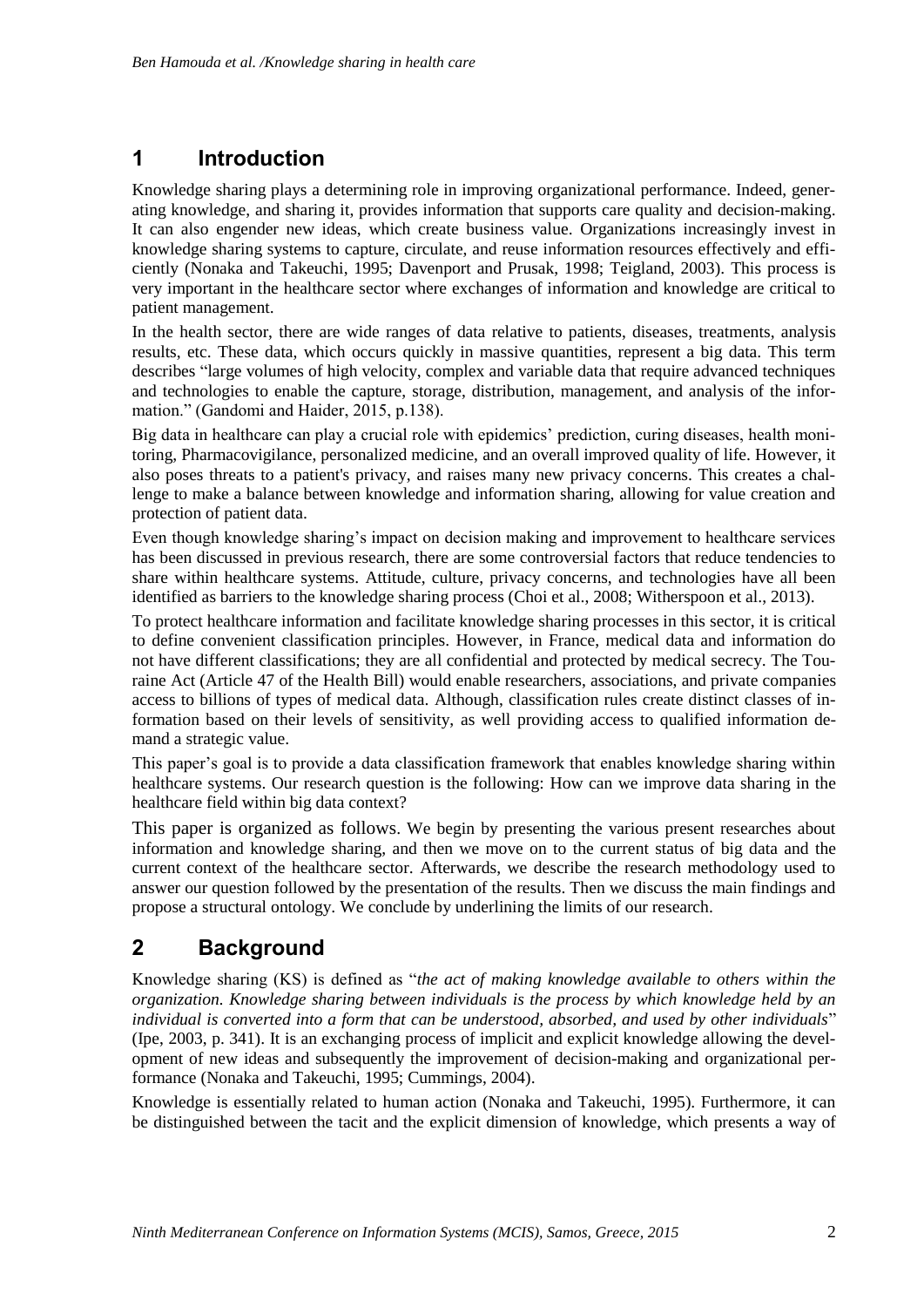articulating knowledge (Baumard, 1999). Recognition of the differences between tactic and explicit knowledge is essential when considering the transferability and knowledge sharing (Boughzala, 2007). The passage of an explicit knowledge into a tacit knowledge is translated by information sharing.

Various factors affect decisions about knowledge sharing among employees and other organizational participants; however, previous research divides these factors into two categories:

- Most previous studies emphasize the role of attitude and behaviors on knowledge sharing because they depend heavily on human choices and tendencies. They have described knowledge sharability, knowledge sharing, and how they correlate within an intra organizational setting (Bock et al., 2005, Wang and Noe, 2010, Chennamaneni et al., 2012, Boughzala and Briggs, 2012). Individual perceptions of knowledge shareability (Cabrera and Cabrera, 2005) have been shown to correlate with a number of factors such as intrinsic and extrinsic motivation (Osterloh and Frey, 2000); awareness of conflicts of interest or vulnerability (Argote et al., 2003); physical capability to share, and certain personality traits including: self-interest and investment and a personal disposition to sharing knowledge (Matzler et al., 2011).
- The ability of information technology to facilitate knowledge sharing processes from storing to generating knowledge is critical as well. Technology empowers the individual, and significantly impresses upon them the attitude of knowledge sharing (Hinds et al., 2003). Cabrera and Cabrera (2005) stress well-designed technologies and user-friendly applications as important factors that simplify tasks, reduce completion time, and the perceptions of cost. Jarvenpaa and Staples (1999) discuss that "*ergonomic technologies influence people's tendencies to engage in knowledge sharing within an electronic information exchange*". Sophisticated tools like groupware, backup databases, communicating networks, knowledge management systems, workflow technology, and more-recently social network-based systems, support the knowledge exchange process (Ruggles, 1998; Kankanhalli et al., 2005; Hung et al., 2013). Although information technology has a considerable impact on developing of knowledge sharing, in many instances presenting new technology has failed because of inadequate attention to existing organizational cultures, insufficient adoption and untrained personnel (Cabrera and Cabrera, 2005).

Organizations face up to massive data flow, which contains potential value. The sharing of these data coming from various sources creates the big data, often characterized by five Vs: volume, variety, velocity, veracity and value. Fosso Wamba et al. (2015, p. 2) defines big data as "*a holistic approach to manage, process and analyze 5 Vs in order to create actionable insights for sustained value delivery, measuring performance and establishing competitive advantages.*" Wang et al. (2015) study the impact of big data on enhancing healthcare services. They find that big data technology in healthcare should contain these attributes: traceability of data, analyzing unstructured data, and qualified analysis for patterns of treatment that support decision-making.

The organizations, which accumulate big data, are going to have to display solutions to manage, analyze and interpret these huge volumes of data but also make sure that these data are preserved in complete safety. Indeed, the privacy issues of medical data worry the patients. The patients do not want that their data to be shared (Perera et al., 2011). However, the sharing of these data is useful. For example, Davis et al. (2014) showed the benefits of sharing psychological electronic records for the care of cancer. The question that arises in this context is "what type of data to share and with whom" (Borgman, 2015). Concerns about privacy are divided into: the type of information stored (e.g., medical, biometric, financial, behavioral, and biographical) and sector would use the shared information (Smith et al., 2011). Other researches have insisted on the weakness of used technology in health sector to handle the issues of privacy (Cabrera et al., 2005; Witherspoon et al., 2013).

Legally, there is no typology permitting for the operation and classification of medical data. However, in the absence of a clear legal list and in the absence of typology of the data, the above, evoked definitions, are only extrapolations. Thus there is a need for text that is susceptible to developing a clear definition that outlines each type of data. By doing this, it would be easier for each party to know the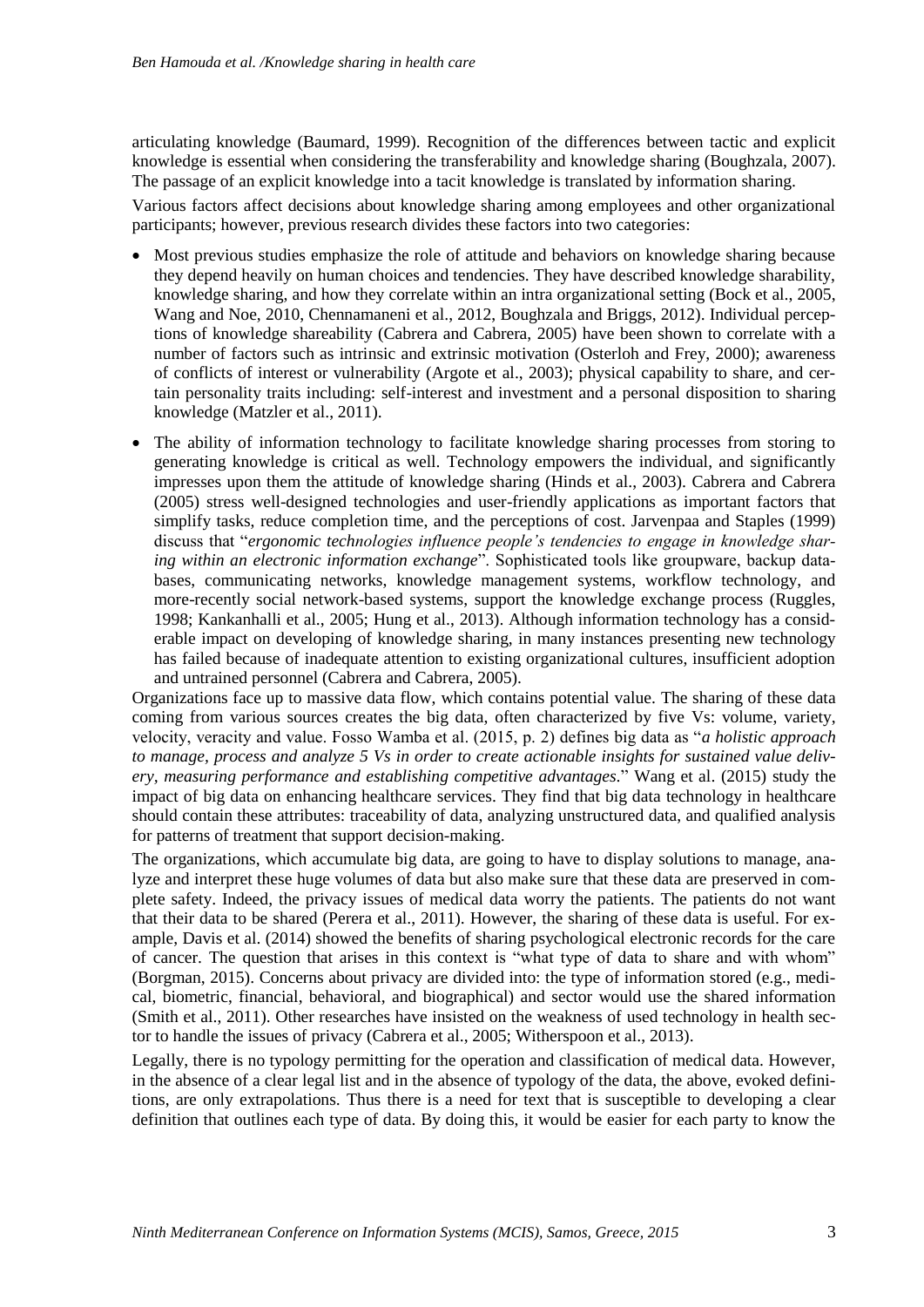nature and the significance of the information they have. It could particularly be utilized to create a distinction between the various data at the medical level. This would also permit the application of a different system of access. Certain information, considered more sensitive than others, would not automatically be communicated to certain members of the medical team.

This typology would be conducted more and would then provide a balance between sharable information and privacy issues. The persistence and quality of care would be assured without spoiling the rights of a patient, and continuing to respect their private lives. Ultimately, this would retain the privacy of the information in medical materials.

# **3 Methodology**

According to our literature review, we notice that the concept knowledge sharing and privacy were rarely studied jointly and especially in the healthcare sector. Given that few studies have handled these two themes in a explicit way, a qualitative exploratory research turns out to be useful in this context in order to discover the characteristics and the articulation between these concepts.

For this purpose, we adopted an exploratory approach. It is an inductive approach that consists of exploring a phenomenon by rejecting all the previous knowledge (Thietart et al., 2014). In this work, our purpose is to build a structural ontology.

We led non-directive, face-to-face interviews with physicians working in different hospitals. The guide of interview consists of 3 themes: (1) Knowledge sharing and value, (2) Problems relative to medical information sharing, and (3) Privacy - Classification. It was tested and refined with a physician, a department head of resuscitation and intensive care, who participated in several projects involving the implementation of the Computerized Patient Record.

The appeal of a non-directive interview, answers two essential objectives of the qualitative inquiries: depth and objectivity (Frisch, 1999). This mode of data collection is useful when the object of research is less defined or poorly structured, which is our case (Thietart et al., 2014).

The data analysis was performed by using the qualitative content analysis method (Berelson, 1952) supported by NVivo 10 computer software.

Our sample consists of 4 physicians who were requested to participate in our study from our personal networks. These physicians practice in 4 different hospitals in France. Their experience varies between 20 and 30 years. Their profiles vary from general practitioner, anesthetist - resuscitator, specialist in vascular medicine, and internal medicine*.* These physicians have participated in implementing of medical record in many hospitals in France.

After the transcription of fourth interviews, we made a content analysis supported by Nvivo, which gave rise to 372 passages of text. These passages were listed according to our four themes.

The coding was separately made by three authors by using the Nvivo software. The purpose was to compare and discuss the results obtained by each until they obtained a consensus. The results were then validated by the senior researcher and translated into English by two native English speakers.

# **4 Results**

This section presents an analysis of the transcriptions in the light of themes.

### **4.1 Knowledge sharing and value**

According to the interviewed physicians, sharing data, information, and medical knowledge in a hospital setting is critical. This sharing of information allows for improvement in the precision of a diagnosis, and care quality.

The first interviewed physician stated the criticality of sharing the medical history of a patient in order to determine whether or not to resuscitate them; "*Let us imagine that I have a patient who is a hemo-*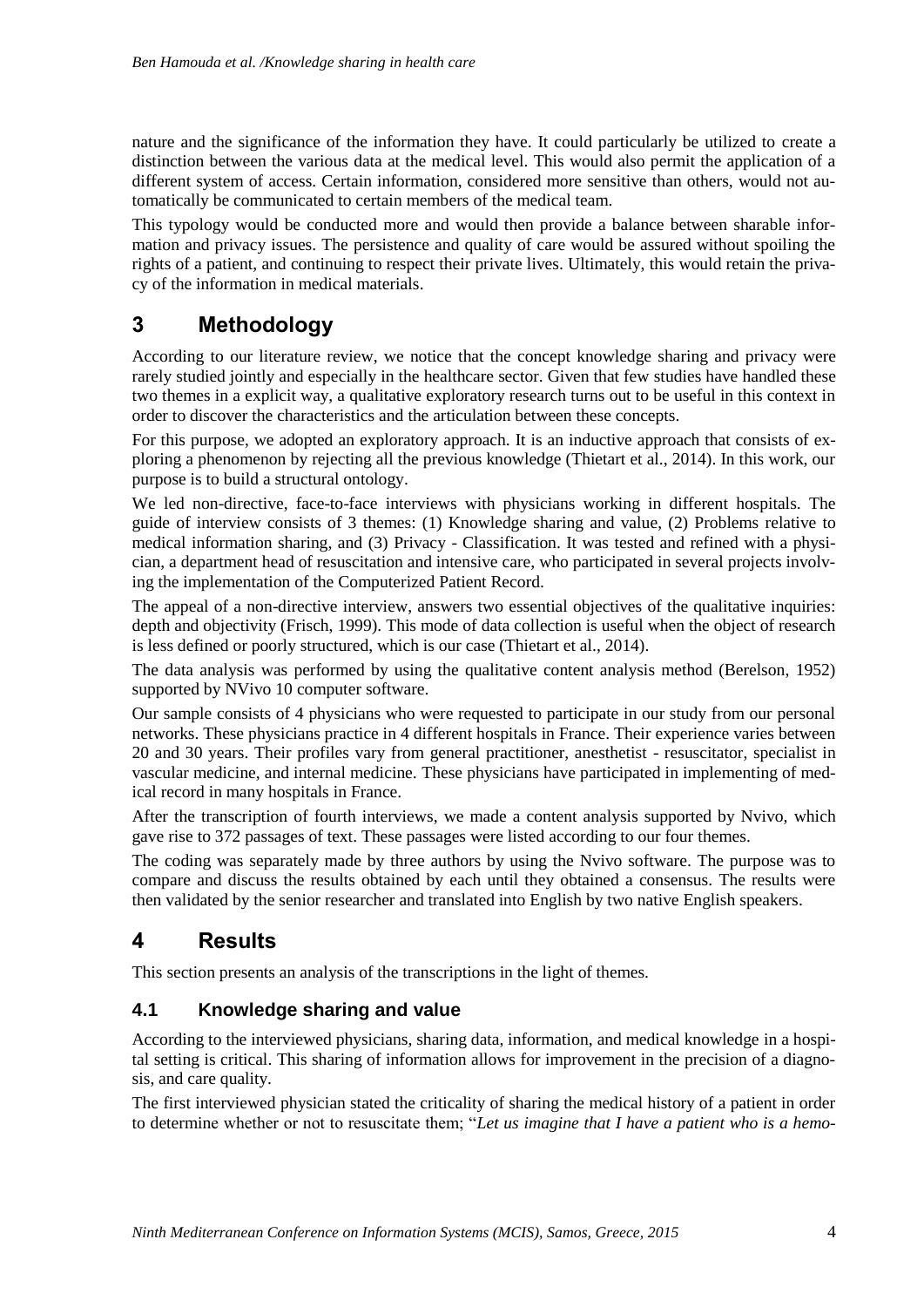*philiac and that I have no information and that we operate on him without knowing this. It is crucial that this information is disclosed; otherwise the results could be disastrous. The sharing of information is compulsory. We cannot take the necessary decisions if we do not share medical information and knowledge".*

The second physician has a similar opinion; *"Yes, we can say it all the same that sharing improves the activity of care".*

The third physician asserted that there is a relation of reciprocity between sharing and quality*; "sharing and improvement are mutually important. One does not go without the other. Naturally, if we want to improve the quality of the care, it is necessary to share*".

For the fourth physician, it is important to permanently share the information and knowledge among a team in order to improve collaboration. The objective of a large amount of information sharing is to improve the quality of the care. "*It is tightly in line with the aim of improving the quality of treatment, the quality of an action, which conveys for me the necessity of having the maximum amount of information, in order to make experienced decisions*".

#### **4.2 Problems relative to medical information sharing**

In this part, we present the problems relative to the information sharing at the levels of technology and sharing context.

#### **4.2.1 Technology**

Four interviewed physicians explained the obstacles that can surround sharing between medical staff. They expressed the problems bound to a computerized patient file. This tool, in theory, is considered to favor information sharing within hospital organizations. However, according to these physicians, the ignorance and unwillingness to cooperate interrupts the implementation of sharing technology and the incentives to integrate within a collaborative work.

For the first physician, the problem is that the hospital executives bring a very general tool and it does not meet the expectations of professionals; "*it is a big problem because often management provides a very general IT tool but after personalization problems appear for us. And if we do not personalize it, we do not use it properly*". He noted that the information technology program is not successful or optimal enough.

The second one emphasized the same problems with the computerized patient record; "*this computerization of the patient record raises problems rather than solving the previous difficulties*."

For the third physician, following the dematerialization of medical records, he noticed that the practices of the physician staff were standardized and consequently the contents of the patient file were reduced. These files were replaced with simple, basic documents that often limit detail. The computerized patient file, according to him, is not made to make the necessary reflections about a disease or the quality of the treatment of a patient; "*It is true that information is a sort of mechanical data of the individual at the first moment, which makes the patient a summarized concept of biomedical dimensions. Then we share this information by use of computerized patient record. To sum it up, all of the mechanisms simply provide biomedical dimensions".* 

The fourth physician noticed that the medical staff is not trained to use the computerized patient file. Thus, they resist this use and this type of sharing. In addition, there are certain medical procedures, which cannot use the software and IT applications; they were not intended to be used for certain medical acts. Some information stays on a paper file and thus the medical data is divided between paper and computerized files. "*The software won't be used as it's not always the most practical. Certain data is missing as we do not manage to include it in the system … Thus the tool is not adapted enough and the staff is not trained.*" He suggests making the software more useful for medical activities by integrating data and statistical studies which can improve the physician's knowledge.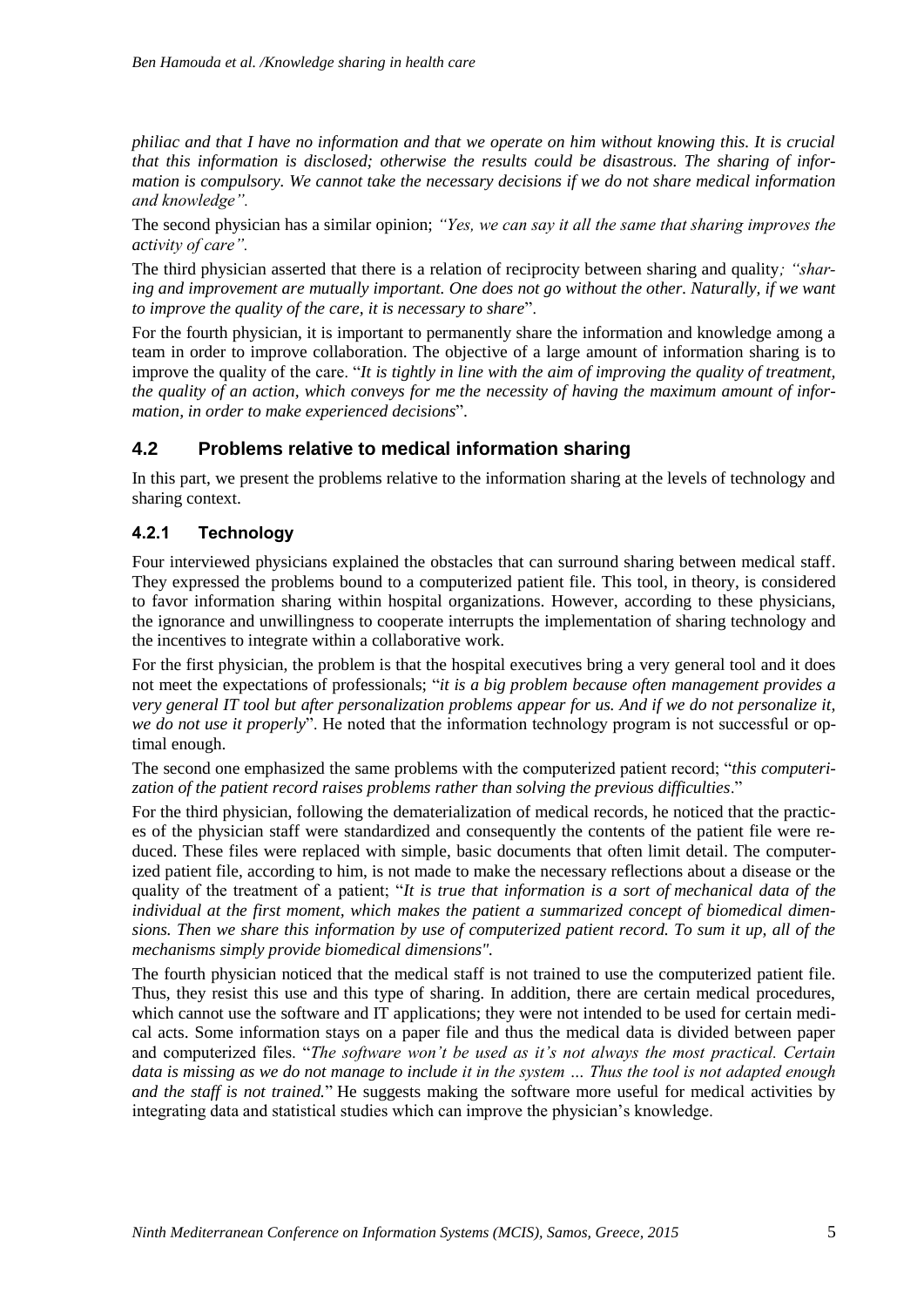### **4.2.2 Sharing context**

The hospital organization is characterized by very complex activities and is subjected to strong pressures to integrate technological innovations. The interviewed physicians cited some characteristics of this organization, which can occasionally limit sharing, and asked them about the notion of security.

The first physician explained why some medical staffs do not use the computerized patient file and thus do not receive more pertinent and related information. He expressed that this is useful for care giving, "*In the hospital, there are a lot of medical staff who pass-through and sometimes just for temporary missions. So they do not have time to learn how to use software.*" In regards to the security of the data and the information, in theory, the IT organization in terms, depends on every critical structure to put barriers and protect the medical data. However, in practice, it is not easy to set up a system, which allows us to ensure the control of the data; "*actually at the moment it is not very easy to put up protection barriers for data security. How to implement them? According to the profile of each one? That can be made, completely. Because it almost impossible to control medical staff participants, who comes a long time or for a temporary moment, and setting privacy rules is complicated*".

The second physician explained that, in hospitals, security systems are not standardized. Theoretically, the information is not accessible to everyone, but in practice, it is completely the opposite; "*Even when you have security systems with access controls, generally the passwords are hung on the wall, like everywhere. If you want the hospital is the place of '3\*8' (shifting work time), there is always a team which comes after the previous one, it is a place where there are temporary employees, it is a place in which the physicians and the interns change all of the time.*"

The third physician works in two organizations, a private clinic and a hospital. At the hospital, he had no training on the use of medical software and he is a just a practitioner for consultations; "*I can't find time to learn the technology or other irrelevant points. Because it seems very complicated to me, and so I continue to use paper.*" He also indicated the problem associated with the security of data in the hospital; "*as the files are computerized, then all the reports would be in computer programs. A physician in another department always has the leisure to read the diverse and varied reports on a patient even if that does not concern him*".

The fourth physician indicated that the communication of medical data can sometimes, damage the private life of some patients, especially if this data is shared with insurances or banks. In regards to the communication of confidential data, the physician sometimes tries to hide the identity of the patient: "*When the patient does not want me to communicate their information, it isn't a fault that I talk with my colleagues without giving their name, it is true that it remains anonymous but it is a partial anonymity…*"

### **4.3 Privacy - Classification**

In regards to the security of confidential data, the four physicians gave very contradictory answers; however, at the same time they consider that medical information is quite confidential. Much like the law has considered it for a long time, and they believe that they have to respect the patient will to avoid their information being broadcasted. However, at the same time, for them, to assure the quality of care, all the information must be shareable between the medical staff. Sometimes for certain legal reasons, information is not marked on the file but rather shared verbally.

According to the first physician, certain data must not be shared or distributed within the organization. He noticed that the IT tool does not propose solutions to protect and classify this type of data; "*when we want to keep information a secret, sometimes we use numbers instead of the names of the patients…This type of information is called confidential. This should be defined as distinct information, but with whom can we share it? Which information is shareable? This would be fine if the technology could state it.*"

He explained also the complexity of sharing sensitive data; "*I remember when I was in 'La Reunion', people were affected by HIV and accessing their file was impossible. This point made a complicated*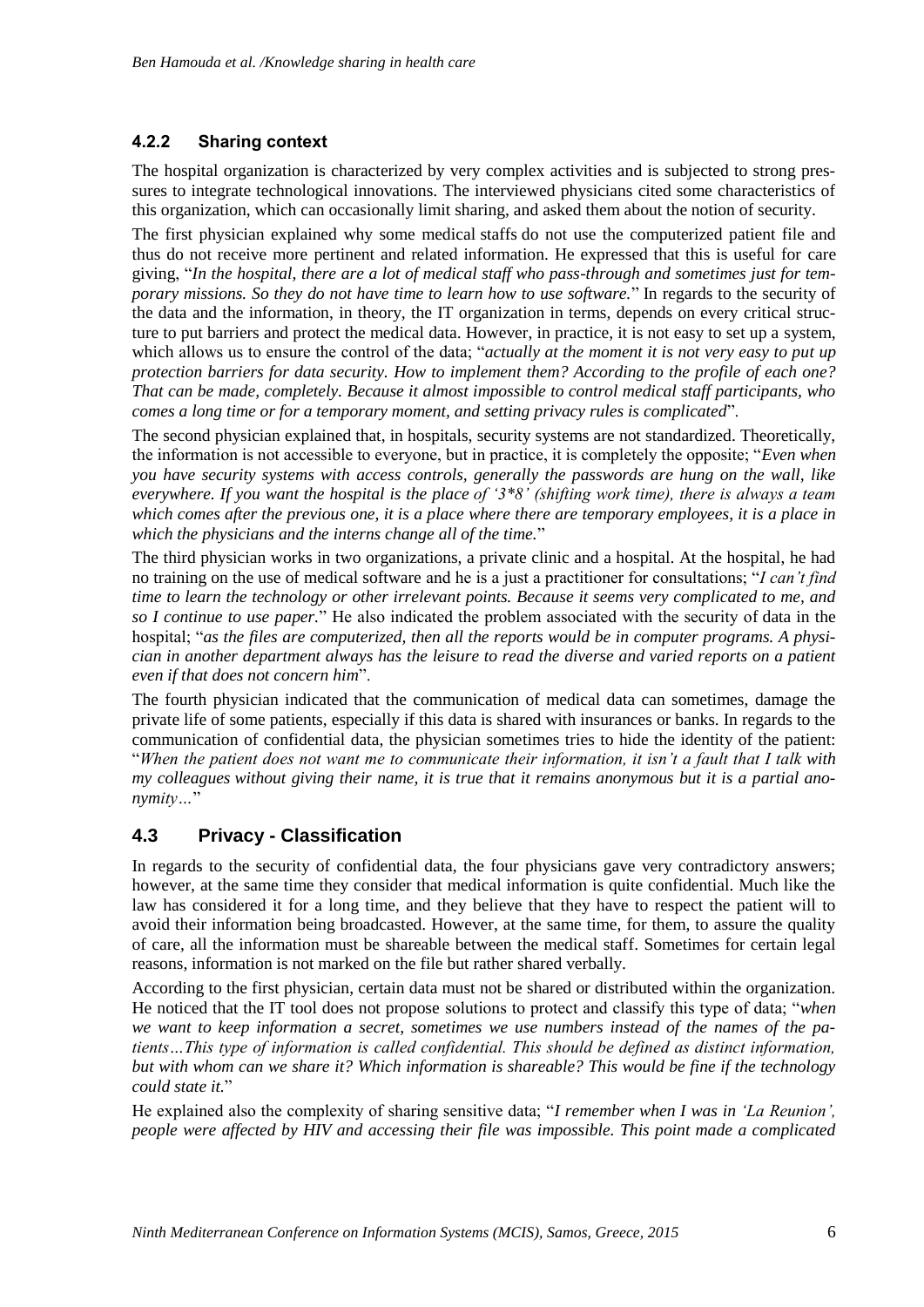*situation. For these types of patients, stricter accessibility rules have to be defined for other physicians, moreover, which physicians can access the file should be based off of the patient's agreement. Therefore, more recently we share sensitive information verbally. Because, at the moment this is still not computerized very well.*"

For the second physician, the decision about classification of medical data returns to the patient, the patient is the owner of his data and only he can define how his data can be shared between the medical staff. "*It is not me, as his physician, it is the patient. Me, I don't care, it is the patient who must choose what is available to the general public and what is not."*

The third physician defined the information, which is not shareable and the people who can share them: "*So, there are confidential things which cannot be shared by everybody. This information relates to personal patient life, for instance, mental elements...because we ask a patient about choosing which information is confidential and which is private. Sometimes we are involved in a huge flood of information, and don't know how much of it should be shared.*" In regards to the confidential data of the patient, he does not note them on the computerized file and if necessary he shares it verbally with his colleagues. According to him' "*The professionals share their knowledge. However, there are questions about which knowledge and information should be shared and in which way it should be done?*"

The fourth physician explained that medical staffs may have access to very private and highly confidential information, and should respect professional secrecy. Additionally, he mentioned that some patients may require certain private or confidential information to be omitted from a file. He begins, "*I don't want to note the name of disease at all, because it is so private. And then it can be a demand. Some patients ask me not to note it on their file. This can be, I'll give you some examples, a voluntary interruption of a pregnancy, or this can be sexual assault. Of course it is medical issue, however, it is a personal concern and we can't share it*". He noted that the patient file sometimes contains information that is not useful or relevant to ensuring the consistency of care, and it is marked by his colleagues.

### **5 Discussion**

The literature review shows the role of knowledge sharing in the improvement of care quality and value creation. Interviewed physicians stressed the problems associated with adapting to a new technology for knowledge sharing, which slows the process down or in some cases, is totally ignored by the medical staff. The lack of skills and knowledge to operate a technology create a dilemma. The medical staff was not trained to use information technologies. Interviewed physicians noticed that the computerized patient file is not adequate to the characteristics of their activities. They underlined that the technology is only a storage place; the studies statistics, the reporting or other elements to improve upon the reflection, are not integrated into this technology.

The other difficulty involving the use of technology is about the massive amount of data recorded which is generally unrelated, confusing, and medical staff have a problem finding meaningful knowledge from computerized records. The participants, in our research, emphasized that without the personalization of shared information in databases, it is not possible to take advantage of recorded files and it just wastes the physicians' time. Expanding on this, finding useful knowledge is another dilemma. The physicians stated that although electronic records shared with them can provide access to various information, without converting it to qualified knowledge and intelligence, technologies do not improve treatment services. In this case, technology causes a reduction in the knowledge sharing attitude.

The security issue is the one of the main concerns that was discussed by participants. Patients have various concerns about their personal data and are sometimes reluctant to share their information. Theoretically, the information is not accessible to everyone, but in practice, it is the complete opposite. Access to these files requires a password, and frequently these passwords are hung on the wall and everyone can access these databases. The professional secrecy principal is not able to cover all privacy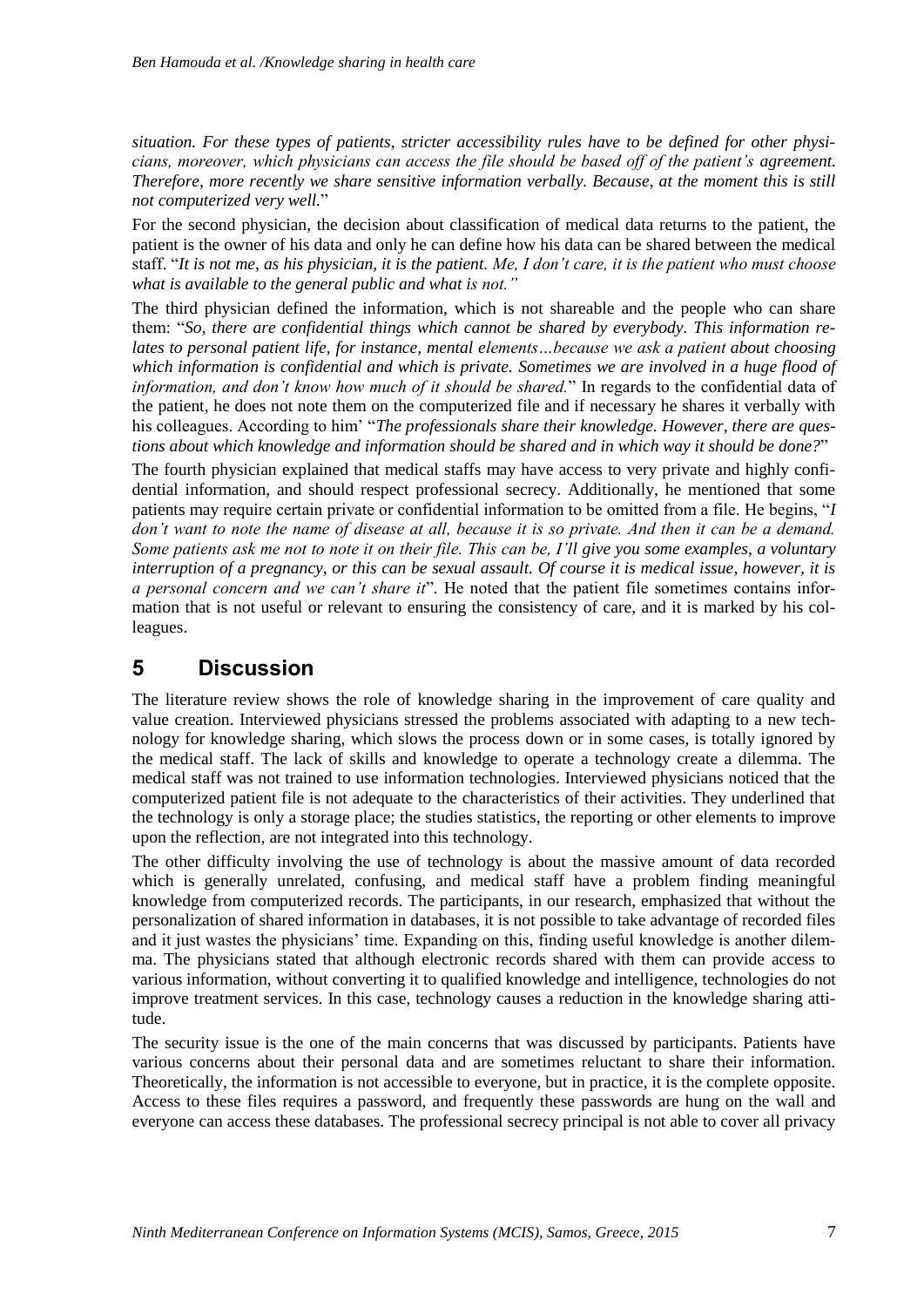issues in the healthcare system, because in certain cases there is no distinct rule to describe which information is shareable and which is not.

Participators substantially discussed determining which information is shareable. They state that the knowledge and information sharing improve decision-making processes. However, security concerns represent a predicament in determining what should be shared and what should be private. The patients determine decisions about which data are shareable. Currently there are no principles to classify information as confidential, or sensitive, this causes physicians to block access and consequently blocks sharing too. Furthermore, information technology does not propose qualified solutions for considering both privacy issues and shareability processes.

Ontologies represent one technology that can contribute to this goal. Ontologies allow healthcare knowledge sharing through a semantic access to computerized patient record. e.g. by defining clinical terminologies for precise and sharable expressions in patient record entries. Another advantage of ontologies is that their hierarchical structure will result in better control over access and use of personalized medical information addressing privacy issues.

Data come into the big data engine from an increasingly wide variety of sources. The data can be confidential or publicly available; it can be personal data relating to individuals; or being the combination of various issues. The classification is the intermediate step between the big data platform and the business analytics. A combination of the classification principles with big data functions can respond to the patients' security and medical staff concerns at the same time.

To sum up this exploratory study, we propose a novel ontological structure for electronic patient record annotation.

### **6 Proposal of a structural ontology: OntClassHealth**

As the use of computerized records increases, healthcare stakeholders should be expected to make the best possible use of their information.

Our research results reveal that the current structure of the computerized patient records does not allow effective and secure knowledge sharing. This record has been built to solve sharing issues and to improve collaborative work. Yet, we noticed that there is a gap between expectations regarding a computerized patient records and its current use.

Health care domain is gaining more focus in the field of Ontology and Semantic research (Yuwen et al., 2010; Prathima et al., 2011). Ontology provides unique representation of knowledge. It enables unambiguous recording of data in a knowledge base. Medical Ontologies such as Medical Language System (UMLS) (Brut et al., 2011) and SNOMED would improve the access to the electronic patient records privacy.

However, the privacy dimension is not covered in the existing medical ontologies. In this paper, we propose a novel ontological structure that extends the existing medical ontologies with computerized patient record structure with privacy dimension.

Computerized patient records could be accessed through a dual semantic annotation based on medical ontology for representing patient diseases and on computerized patient records structure for representing the information privacy level. The proposed privacy classification levels were defined based on our interviews. Figure 3 (Appendix), presents this ontology called "OntClassHealth". We have adopted a design-based methodology (Isaac, 2005), for building ontology concept hierarchies. Each item of the computerized patient record is annotated as "public", "private" or "confidential" based on the patient record structure (Figure 1) and SNOMED (Figure 2) domain concepts. An annotation example is presented in Figure 3.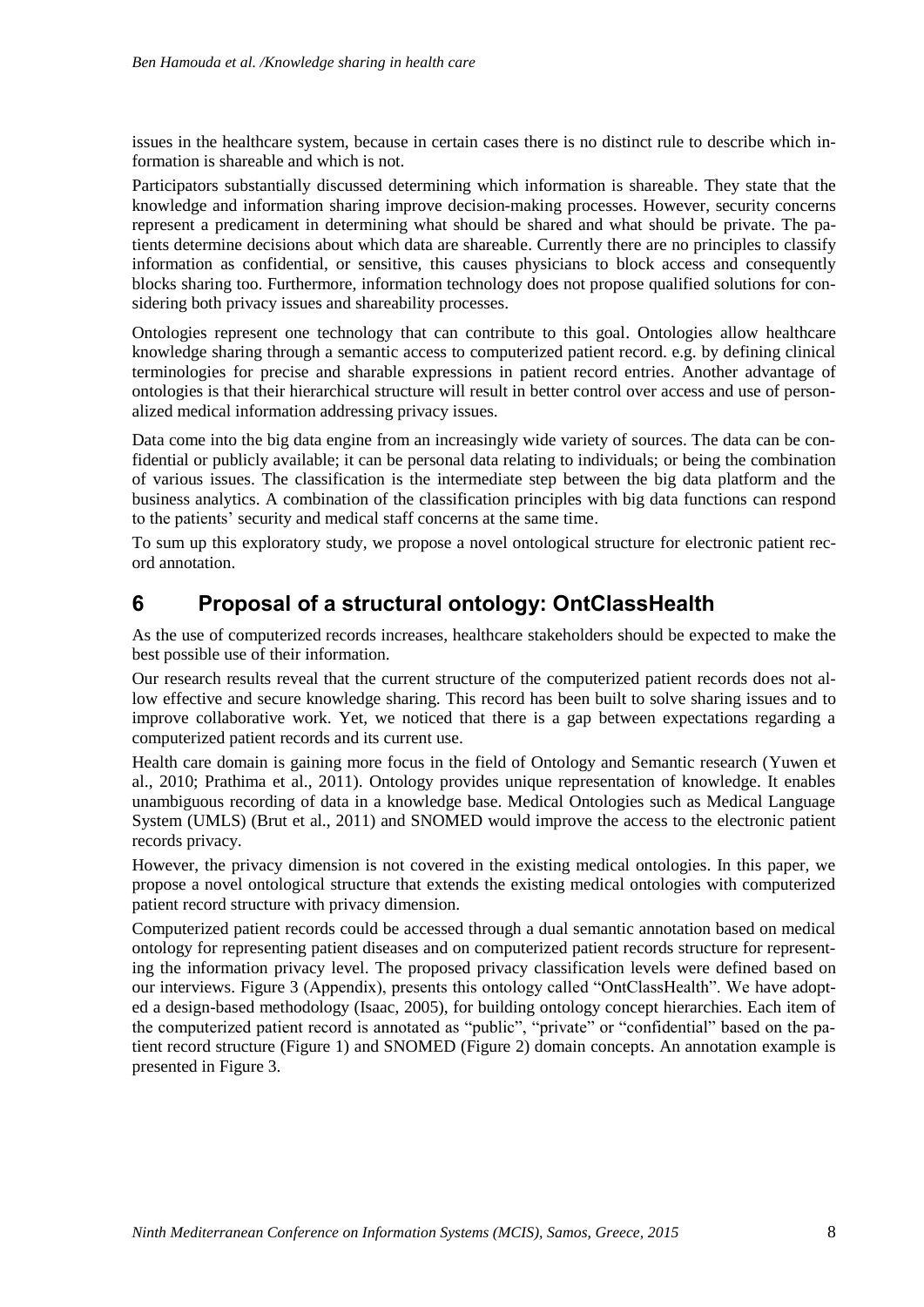# **7 Conclusion**

This study approaches the role of the classification on the knowledge sharing in the healthcare sector. The finding of this qualitative research shows that the decision of classification must be shared with the patient to improve the information sharing. However, one of limitations of this study is that the size of the sample is small. The exploitation of collected data is difficult to act upon, and we cannot generalize our results. Notwithstanding the above, this study proposes ontology based electronic patient record annotation, as it relates to medical data. Experimental research focusing on our proposition would shed further light on its scientific utility.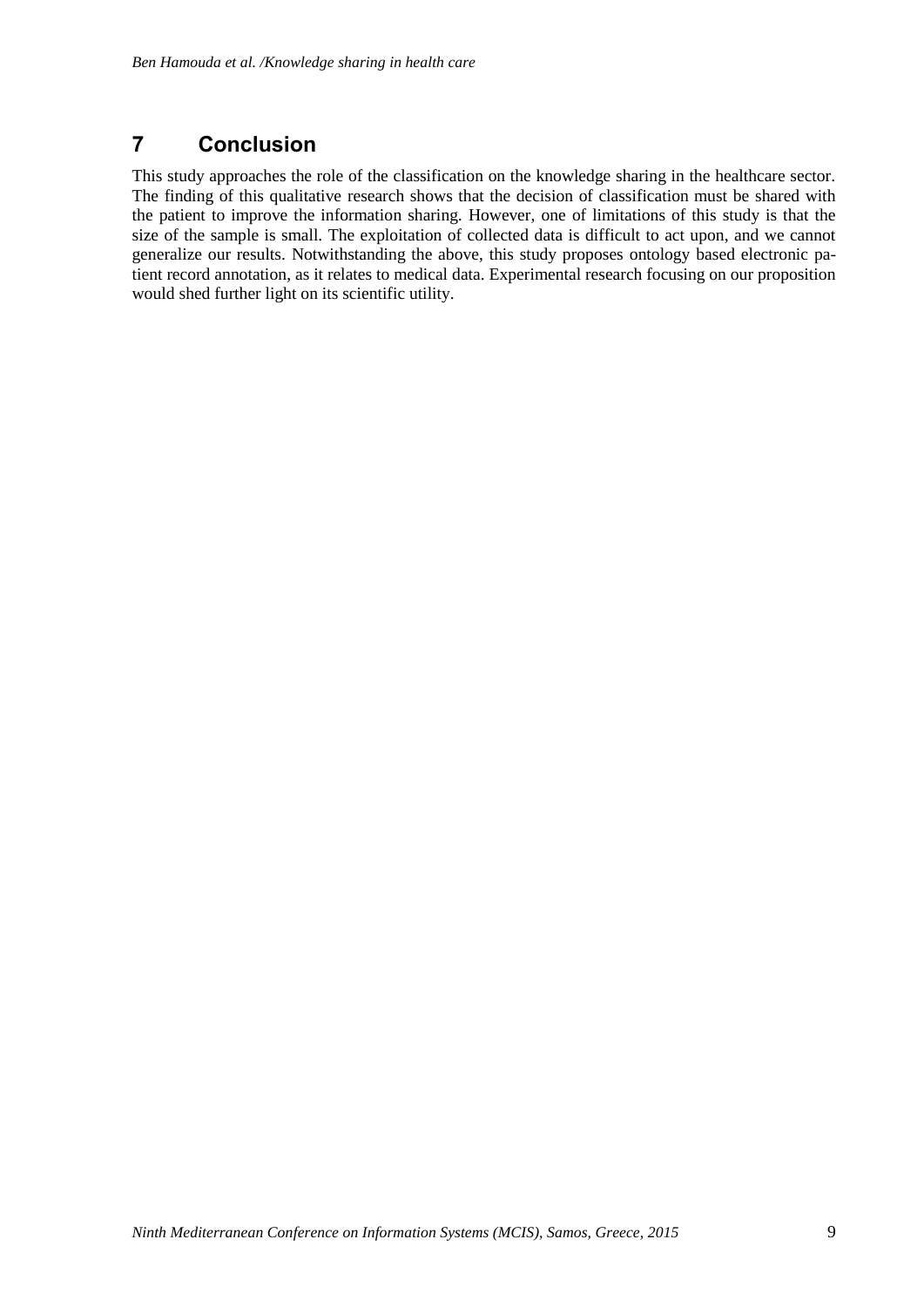### **References**

- Argote, L., B. McEvily., R. Reagans (2003). "Managing Knowledge in Organizations: An Integrative Framework and Review of Emerging Themes". *Management Science*, vol 49; 4, 571-582.
- Baumard, P. (1999). Tacit Knowledge in Organizations. *Business & Economics*, vol 264.
- Berelson, B. (1952). "Content Analysis in Communication Research", New York, University Press.
- Bock, G. W., R. W. Zmud., Y. G. Kim., J. N. Lee (2005). "Behavioral Intention Formation in Knowledge Sharing: Examining the Roles of Extrinsic Motivators, Social- Psychological Forces, and Organizational Climate". *MIS Quarterly*, vol 29:1, 87-111.
- Boughzala, I. (2007). *Ingénierie de la collaboration, Théorie, technologies et pratiques. Collection technique et scientifique des télécommunications*, Hermes-Lavoisier, Paris.
- Boughzala I. and R. O. Briggs (2012). "A value frequency model of knowledge sharing: an exploratory study on knowledge sharability in cross-organizational collaboration". *Electronic Markets,* vol 22:1, 9-19.
- Borgman, C. (2015). "Why are data sharing and reuse so difficult to do?", Stanford Data Day , Los Angeles.
- Brut, M., D. Al-Kukhun., A. Péninou., M-F. Canut., F. Sèdes (2011)."Structuration et Accès au Dossier Patient Médical Personnel: approche par ontologie et politique d'accès XACML".
- Cabrera, E. F. and A. Cabrera (2005). Fostering knowledge sharing through people management practices*. The International Journal of Human Resource Management*, vol.16, issue.
- Chennamaneni, A., T.C.J. Teng., M.K. Raja (2012). "Unified model of knowledge sharing behaviours: theoretical development and empirical test". *Behaviour & Information Technology*, Vol. 31, No. 11, 1097–1115.
- Choi, S.Y., Y. S. Kang., H. Lee (2008). "The effects of socio-technical enablers on knowledge sharing: an exploratory examination". *Journal of Information Science*, vol 34:5,742-754.
- Cummings, J. N. (2004). "Work groups, structural diversity, and knowledge sharing in a global organization". *Management Science,* vol 50:3, 352-36.
- Davis, E., B. Thewes., P. Butow., C. Mason (2014). "A qualitative study of consumer attitudes to sharing psychosocial information within the multidisciplineary cancer care team"*. Support Care Cancer*, vol 22(4), 869–70.
- Davenport, T. H., and L. Prusak (1998). "Working Knowledge: How Organizations Manage What They Know." *Harvard Business School Press, Boston*.
- Frisch, F., 1999. *Les Etudes Qualitatives*. Editions d'Organisation, Paris.
- Fosso Wamba S., S. Akter., A. Edwards., G. Chopin., D. Gnanzou (2015). "How 'Big Data' Can Make Big Impact: Findings from a Systematic Review and a Longitudinal Case Study." International Journal of Production Economics.
- Gandomi, A., and M. Haider (2015). "Beyond the Hype: Big Data Concepts, Methods, and Analytics." *International Journal of Information Management* (35), pp. 137–144.
- Hinds, P. J., and Pfeffer, J (2003). "Why Organizations Don't 'Know What They Know': Cognitive and Motivational Factors Affecting the Transfer of Expertise." in Sharing Expertise: Beyond Knowledge Management, M. Ackerman, V. Pipek, and V. Wulf (Eds.), *MIT Press, Cambridge, MA*, pp. 3-26.
- Hung, M., J. Conrad., S.D. Hon., C. Cheng., J.D. Franklin., P. Tang (2013). "Uncovering patterns of technology use in consumer health informatics." *Wiley Interdiscip Rev: Comput Stat*, 5 :6, 432–47.
- Ipe M. (2003). "Knowledge sharing on organizations: A Conceptual framework, *Human Resource Development Review*." 2(4), p. 337-359.
- Isaac, A. (2005). *Conception et utilisation d'ontologies pour l'indexation de documents*. Doctoral thesis, Université Paris IV – Sorbonne.
- Jarvenpaa, S.L., Leidner, D.E. (1999). "Communication and trust in global virtual teams." *Organization Science*, vol. 10;6, 791-815.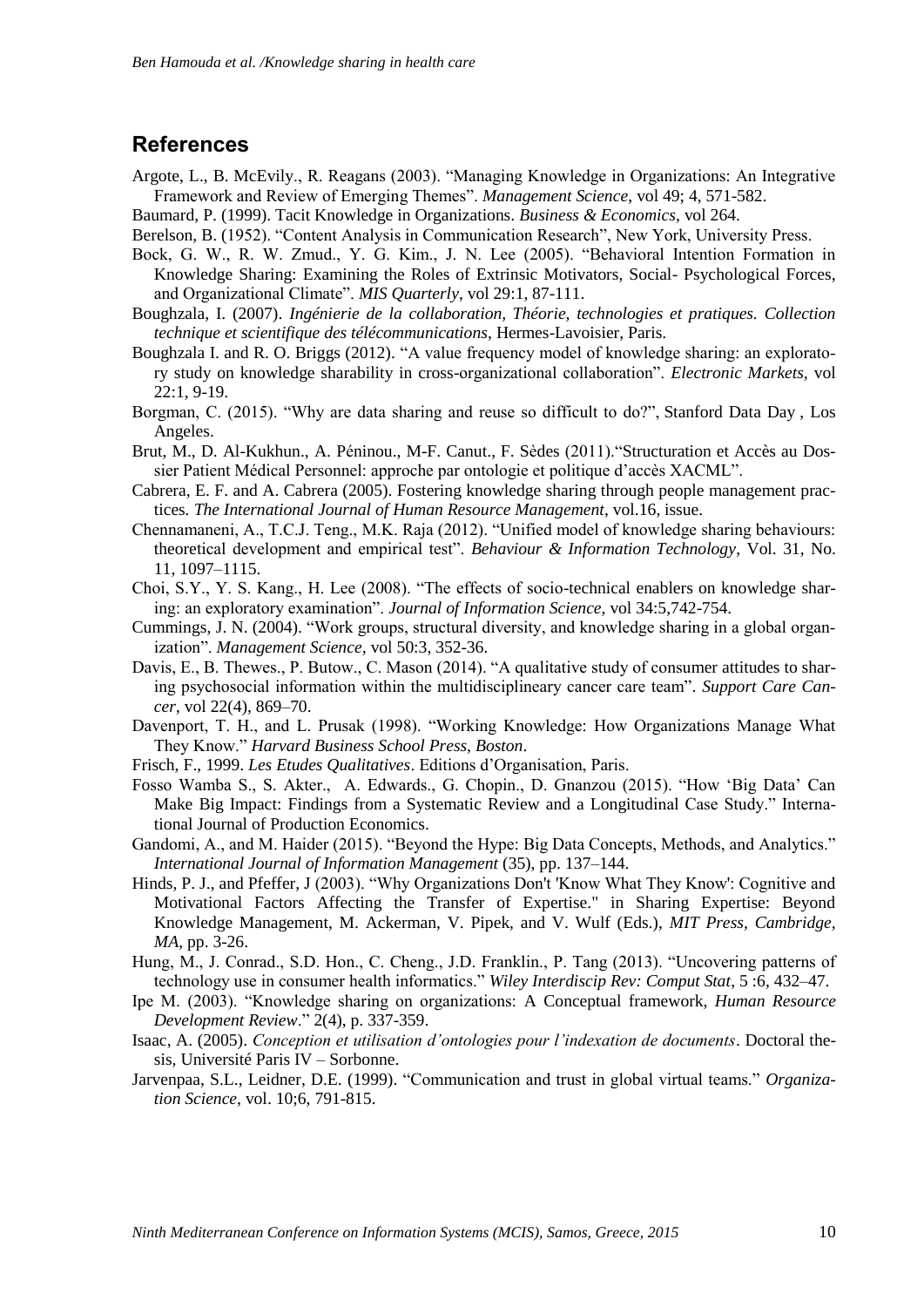Kankanhalli, A., B.C.Y. Tan., K.K. Wei (2005). "Contributing knowledge to electronic knowledge repositories: an empirical investigation." *MIS Quarterly*, vol *29*:1, 113–143.

- Matzler, K., and J. Mueller (2011). "Antecedents of knowledge sharing. Examining the influence of learning and performance orientation." *Journal of Economic Psychology*, vol 32:3, 317-329.
- Nonaka, I. and H. Takeuchi (1995). "The Knowledge Creating Company: How Japanese Companies Create the Dynamics of Innovation." *New York: Oxford University Press.*
- Osterloh, M., and B.S. Frey (2000). "Motivation, Knowledge Transfer, and Organizational Forms." *Organization Science*, vol 11:5, 538-550.
- Prathima, D., K. Parvathy., B. Devi (2011). "Computing Technology Used in Retrieval of Patient's Record." *Proceedings of the National Conference on Innovations in Emerging Technology*.
- Perera, G., A. Holbrook., L. Thabane., G. Foster., D.J. Willison (2011). "Views on health information sharing and privacy from primary care practices using electronic medical records." *International Journal of Medical Information,* vol 80, Issue 2, 94-101.
- Ruggles, R. (1998). "The State of the Notion: Knowledge Management in Practice." California Management Review, vol 40:3, 80-89.
- Smith, H.J., T. Dine., H. Xu (2011). "Information privacy research: an interdisciplinary review." *MISQ*, vol 35(4), 989–1016.
- Teigland, R., and M.W. McLure (2003). "Integrating Knowledge through Information Trading: Examining the Relationship between Boundary Spanning Communication and Individual performance." *Decision Sciences*, vol 34:2.

Thietart, R.-A., al (2014). *Méthodes de recherche en management*, 4ed. Dunod, Paris.

- Wang, S., and A.R. Neo (2010). "Knowledge sharing: A review and directions for future research." *Human Resource Management Review*, vol 20, 115–131.
- Wang, W., L. Shi., A. Yin., Z. Moa., E. Maitland., S. Nicholas., X. Liu (2015). "Primary Care Quality among Different Health Care Structures in Tibet, China." *BioMed Research International,* Vol 2015, Article ID 206709.
- Witherspoon, C.L., J. Bergner., C. Cockrell., D.N. Stone (2013). "Antecedents of Organizational Knowledge Sharing: A Meta-Analysis and Critique". *Journal of Knowledge Management,* Vol. 17 issues 2, 250 – 277.
- Yuwen, S., and X. Yang (2010). "Research on the Clinical Terminology Construction based on SNOMED." Seventh International Conference on Fuzzy Systems and Knowledge Discovery.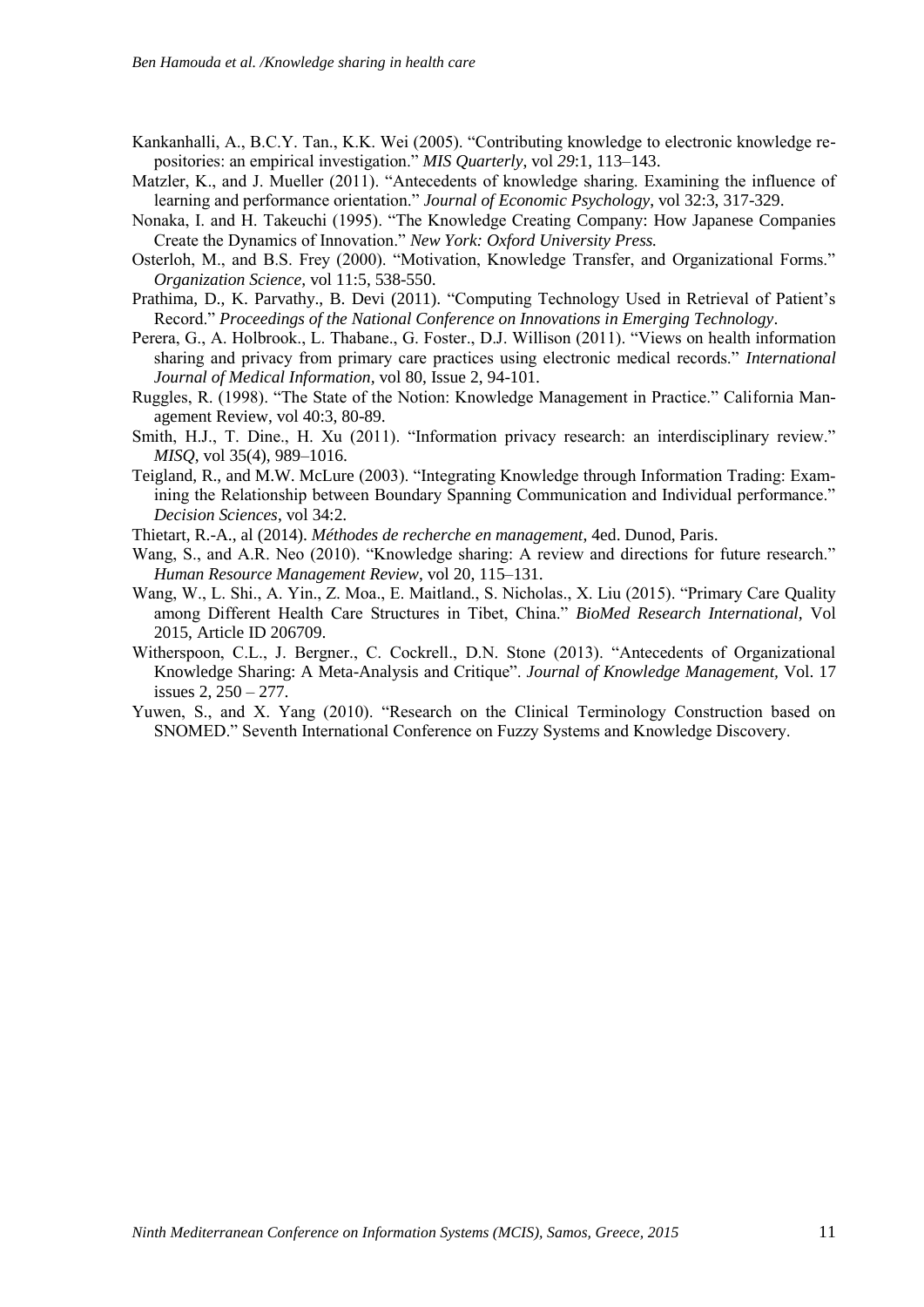

*Figure 1. Computerized patient records structure.*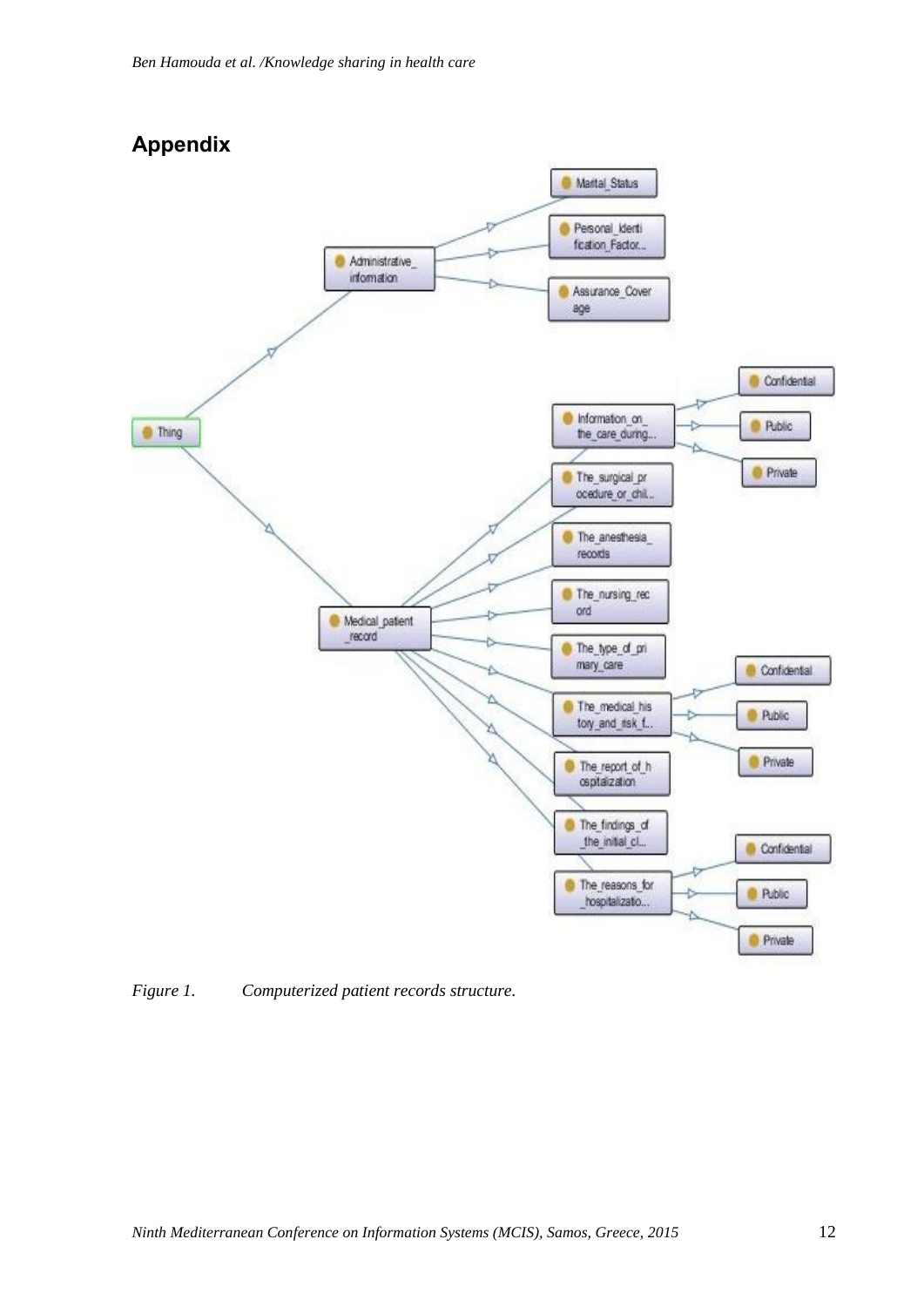

*Figure 2. SNOMED taxonomy.*